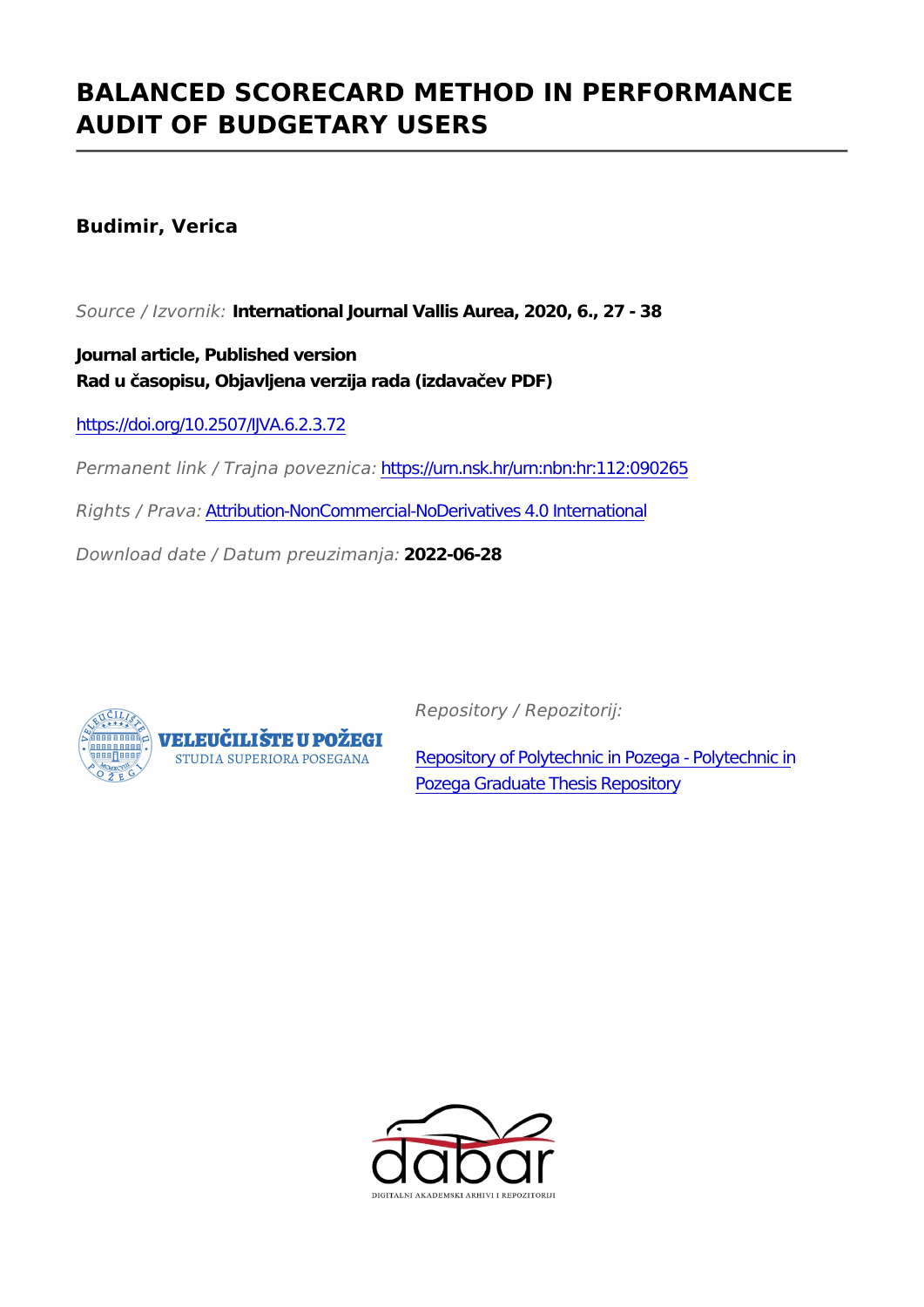Category: preliminary communication

Budimir, Verica<sup>1</sup>

International Journal Vallis Aurea allows users to take work and to share it with others on condition that cite the author, but work may not modify or use it for commercial purposes.



# BALANCED SCORECARD METHOD IN PERFORMANCE AUDIT OF **BUDGETARY USERS**

#### Abstract:

The paper aims to explore how the Balanced Scorecard method can improve budgetary users' performance audit in Croatia. Literature review on performance measurement in the Croatian public sector gives an overview of the development level in strategic planning, control, and monitoring performance. The paper gives some suggestions for improving Croatia's budget system based on the identified disadvantages and weaknesses in measuring and monitoring performance.

#### Keywords:

Audit; Balanced Scorecard; budgetary users; performance

### Author´s data:

1 Verica, Budimir, dr.sc., Veleučilište u Požegi, Požega, vbudimir@vup.hr

International Journal - VALLIS AUREA • Volume 6• Number 2• Croatia, December 2020 UDK 336.146(497.5); DOI 10.2507/IJVA.6.2.3.72

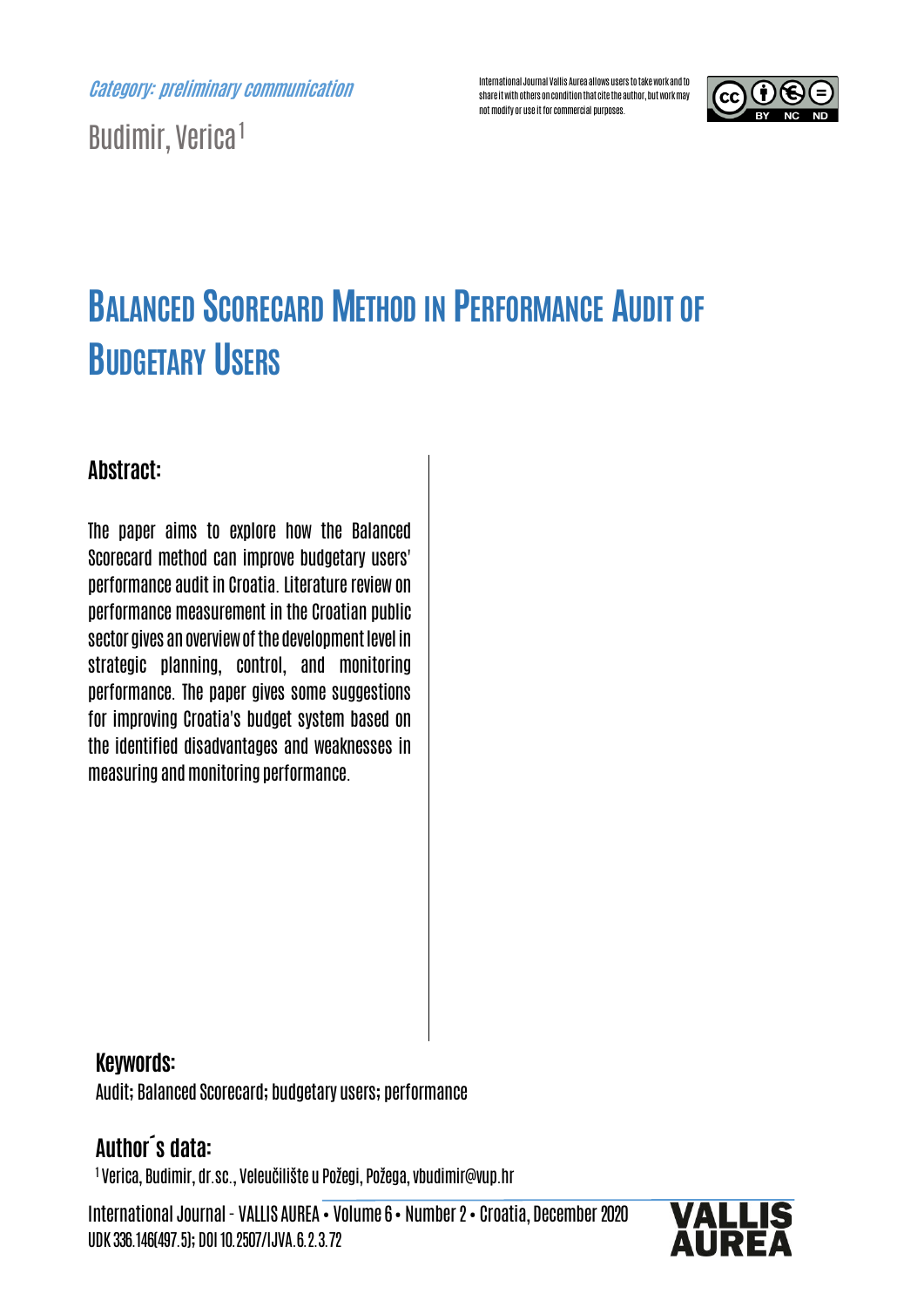#### **Introduction**

The public management governs budgetary resources by allocating them in programs and activities. The aim is to meet the needs of the population in a successful and quality way. Democratic decision-making on the allocation of public funds is entrusted to the government and public officials and employees. They have an obligation to responsible disposal and management of public resources. Users of public services are increasingly aware of their rights to information, including information related to budgetary resources allocation and spending. It is necessary to develop a system for measuring and monitoring performance and a system of controls and supervision in the public sector to make information about their leaders' budgetary activities and work to be credible and accessible to citizens.

This paper's motivation arises from developing the public sector in Croatia towards acceptance and creating an adequate performance measurement system for budgetary activities. Although the public sector's need for performance measurement in developed countries emerged in the early 1990s [1; 2; 3], previous experience and research in Croatia [4; 5; 6; 7] indicate a low level of implementation of internal reports in the public sector. Insufficient use of instruments of cost accounting and management accounting and performance indicators, and consequently, purely reliance on external financial reports in decisionmaking and reliance on experience or intuition in assessing the performance of provided services [4] affects the quality of decisions with inevitable economic and financial consequences.

how the Balanced Scorecard method can improve the performance audit of budgetary users in Croatia. Current legislation in Croatia [8; 9] proscribe control and monitoring of performance and verify budgetary users' efficiency and effectiveness. For monitoring and evaluation of performance, it is necessary to implement performance measurement. Accordingly, the paper aims to explore how the Balanced Scorecard method can improve budgetary users' performance audit in Croatia.

Throughout the literature review analysis, the shortcomings and weaknesses in the existing performance measurement system and monitoring performance of Croatian budgetary users are recognized. Therefore, further in the paper, the authors give specific suggestions that would improve the budget system. The need for a higher quality of public services, lower budgetary assignment for public purposes, creating a friendly environment for citizens, and increasing budgetary user business management efficiency enforce the obligation for introducing theoretical and practical solutions applied in the profit sector [10]. To better plan, control, and manage all business processes and provide quality and costefficient public services, budget users need to move from the traditional bureaucratic decisionmaking system to the contemporary corporate management model of public finances. Accordingly, the paper proposes the use of Balanced Scorecard management method. The study examines the importance of the Balanced

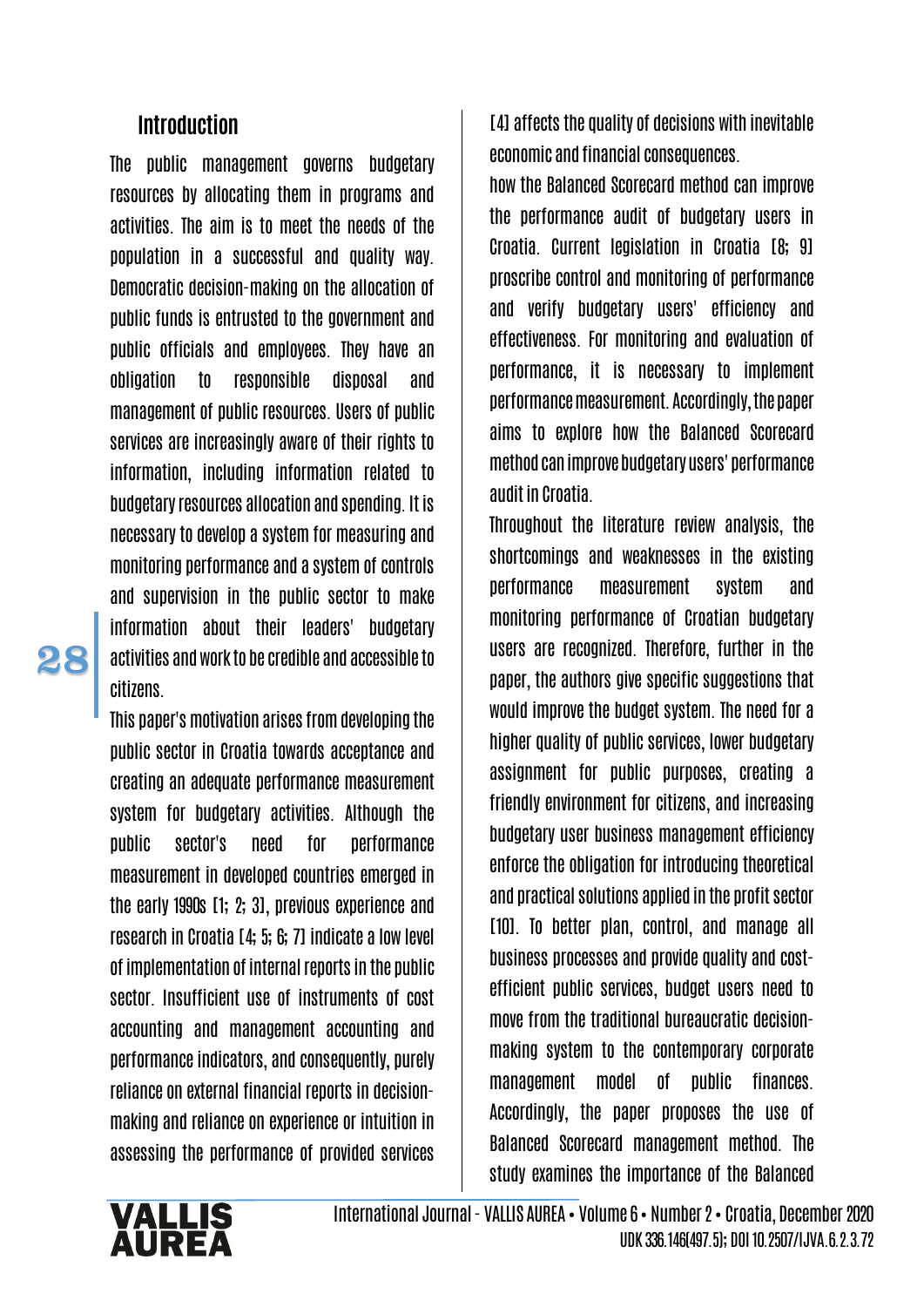Scorecard method for performance audits. The Balance Scorecard method ensures accountability for achieving desired results, quality monitoring of achievements, and transparency of the budgetary system by defining objectives, measurable performance indicators and initiatives, and measuring, monitoring, and comparing achieved results. The authors argue that using this method in the budgetary user operation provides an effective internal and external performance audit.

# Performance measurement, control, and supervision of budgetary users

The main objective of private sector organizations is profitability and maximization use of available resources. On the other side, the main goal of budgetary users' operations is to provide public services. Various political and social goals affect their organizational structure and management. Budgetary users have different and very often conflict objectives and tasks, and, therefore, it is not easy to measure and evaluate their performance. Some performance indicators for for-profit entities can be useful. However, to create a complete figure about the programs' performance and budgetary users, it is necessary to define performance indicators adjusted to their structure and definition.

The question "how to effectively measure budgetary users' performance and their programs to obtained results enable the improvement of performance?" represents one of the top

questions for public management. "Performance measures are objective and quantitative indicators of different aspects of the effectiveness of public programs or budgetary users" [11]. Performance indicators usually measure efficiency, effectiveness, adequacy, quality of services, and customer satisfaction. Although performance indicators are often classified into specific categories, the most common performance indicators include measurement of "output, economy, productivity, service quality, efficiency, cost-effectiveness, and customer satisfaction" [11]. The most effective use and supervision of performance indicators are through a performance measurement system – control system to calculate the performance indicators in the planned intervals to achieve effective and responsible management decisions [11]. Management is responsible for establishing the strategic framework within the performance management system that will be used – it includes defining the mission, strategy, objectives, tasks, and desired volume. Management is also responsible for defining and maintaining public programs, services, operations, and standards and using the mentioned system to increase overall efficiency. The idea for performance measurement of the budgetary user operations exists for a long time, but its significance in Croatia was obtained at the beginning of the 21st century. The research results in Croatia [12; 7] show that budgetary users measure performance only by periodical analysis of the basic financial statements. Public managers do not attach sufficient importance to setting business objectives as well as defining

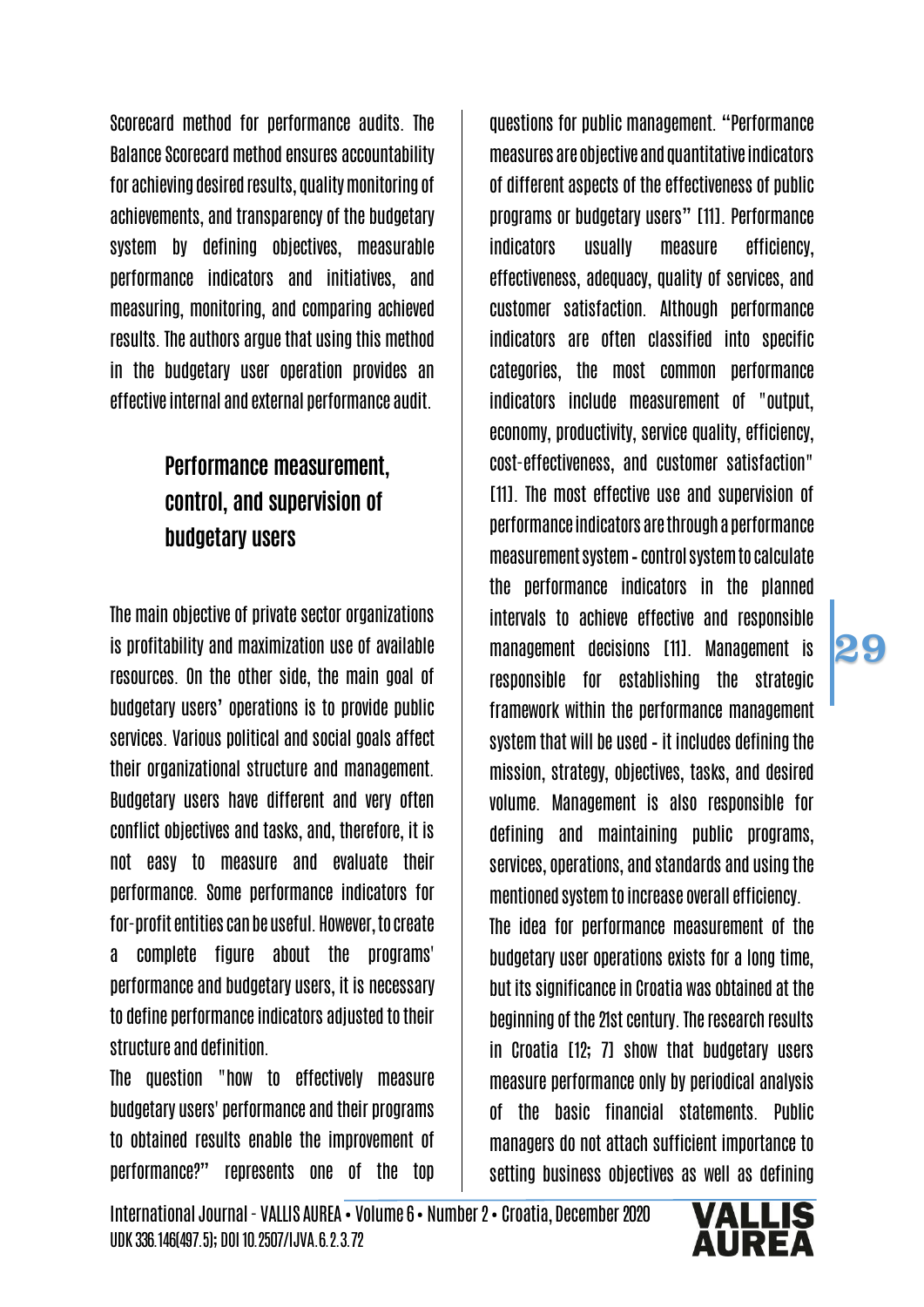measurable performance indicators. However, it is an apparent positive correlation between the organization's size and performance measurement development. Namely, large budget users define measurable indicators of success more often than small budget users. Strategic planning in the Croatian public sector is partial. Strategic plans' existence does not significantly impact the definition of financial and non-financial objectives and performance indicators adjusted to them. The measurement system is based on the measurement of past events, and the successful execution of the strategy requires a future perspective. The conclusion is that Croatian budgetary users, partly and sporadic performance measurement base on the information from the basic financial statements. On the other side, they do not measure business performance by implementing the vision, mission, and strategy, using financial and non-financial indicators.

Although the performance measurement system is not developed, public managers are aware of the importance and the need for performance measurement and presentation of results to the public. Public managers believe that performance indicators should be the criteria for allocating budget resources and the elements of different forms of internal and external monitoring of operations. High developed awareness of public managers on the need to build a transparent system of performance measurement is not in correlation with the currently achieved level of development of the Croatian public sector. Performance indicators are only partly criteria for allocating budget resources, and performance

measurement results are rarely presented to the public. Less than half of budget users conduct internal and external control of performance indicators. It is concluded that the performance measurement system, in the function of management and control of Croatian budget users, is not developed sufficiently.

#### Control and supervision of budgetary users

"As control mechanisms of the functioning of the budget system can constitute different types of supervision. They aim to evaluate the efficiency and effectiveness of all government units' activities, their leaders, officials, public servants, and employees. The goal is to protect taxpayers' money from fraud and unintended spending" [13]. Efficient management of public revenues and expenditures implies supervision at all levels of the budget and in all phases of the budget cycle. By the authority that supervises (executor of control), an object of the control and time when control is performed, we distinguish:

1. Internal supervision (control and audit) and

2. External supervision.

In the Croatian budgetary system are provided internal financial control and internal audit. The external supervision carries out through the procedures of state audit and budget supervision. Internal Financial Control (PIFC) implies a comprehensive system of financial controls designed to ensure that financial management and control of the national cost centre (including foreign sources of funds) comply with relevant regulations, budget system, the principles of

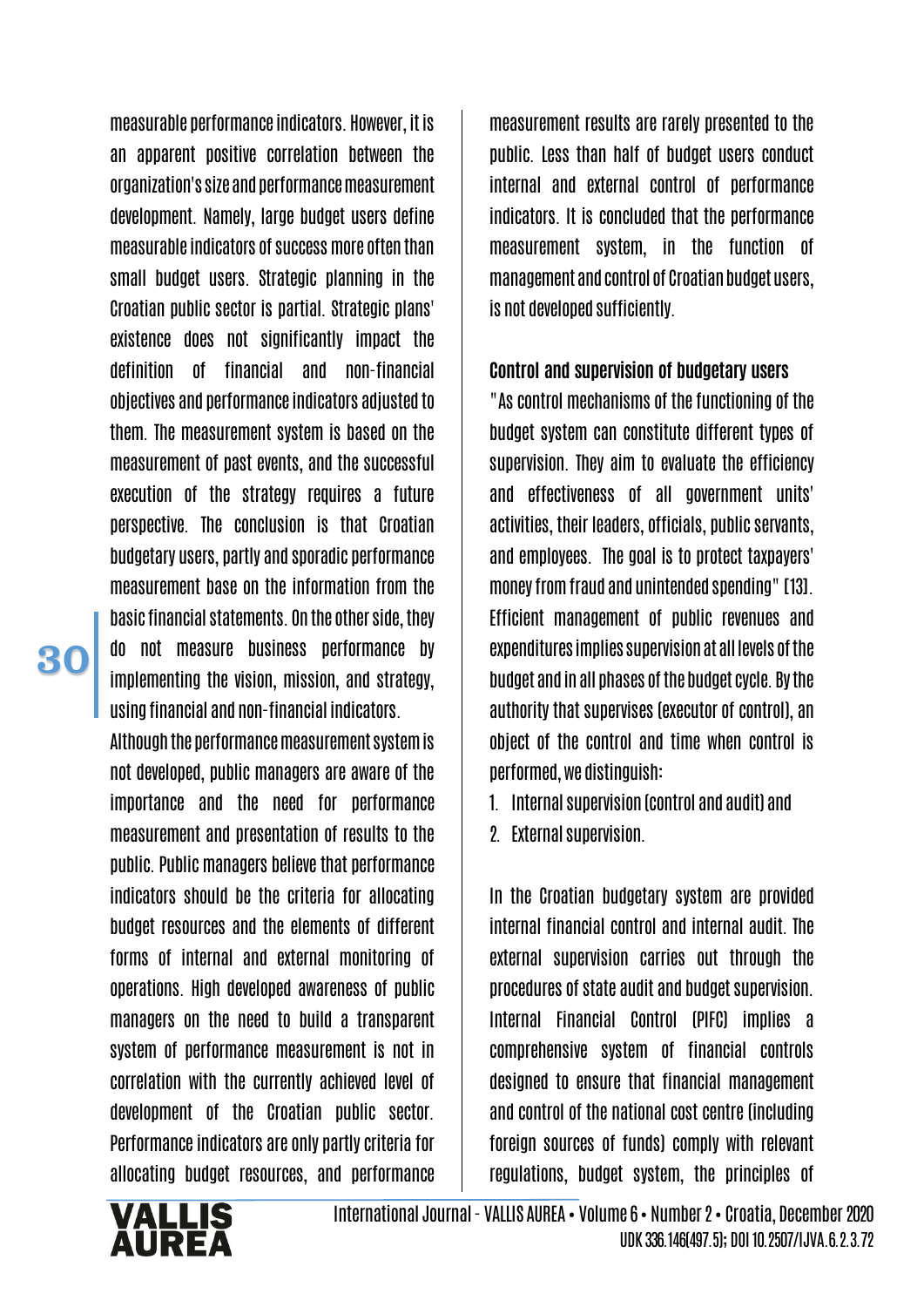reliable financial management, transparency, effectiveness, efficiency, and economy [14]. The internal financial control covers all measures used to control state revenues, expenditures, assets, and liabilities.

"Internal auditing is an independent activity which assesses the internal control systems. It provides independent and objective opinions and advises on business improvement. It helps the budgetary user achieve goals by applying a systematic approach to evaluating and improving the effectiveness of risk management, control, and governance" [15]. Unlike the financial management system and control system, independent internal audit units cannot establish all the budget users. In practice, internal audit of budgetary users should include [16] the financial audit (revision of budget and financial systems by checking regularity and validity, and detailed testing of transactions) and performance audit (it checks the efficiency and effectiveness of budget users; performance audit deals with the assessment of achieving the objectives of budgetary users and their programs taking into account the level of achievement results concerning costs, in proportion to the risk and within deadlines, with minimal use of resources). State audit conducts an external audit of the public sector. A state audit is the highest form of independent parliamentary control of disposal and use of public funds [17]. The area of state audit activities includes regularity audits and performance audits. Through regularity, audits examine documents, internal audit reports, accounting and financial procedures, and other

notes. The aim is to verify and evaluate the application of accounting principles, accounting standards, laws, and regulations in certain areas while recording business transactions and preparing government units' financial statements. Performance audit refers to the judgment of the purpose and efficiency of government units' operations. The performance audit checks the economy, efficiency, and effectiveness by using all available resources. Also, through a performance audit, an assessment of achieved objectives and control of realized activities is conducted compared to the intended goal.

The budgetary supervision is carried out by authorized officers of the Ministry of Finance - Budget Supervision Inspectors. Budgetary supervision checks the legality, purposefulness, and timeliness of budgetary resources and correct application of laws and regulations.

#### The Balanced Scorecard method

31

Traditionally, budgetary users during the decisionmaking process rely on financial data (budget constraints). However, in current business conditions characterized by modern and sophisticated information technology, orientation on consumers and their expectations, globalization of markets, and growth in importance of intangible assets, financial information is not enough for public managers' quality governance. In the early 1990s, Robert S. Kaplan and David P. Norton have developed a Balanced Scorecard management model. BSC model [18] is a set of performance indicators related to the vision and

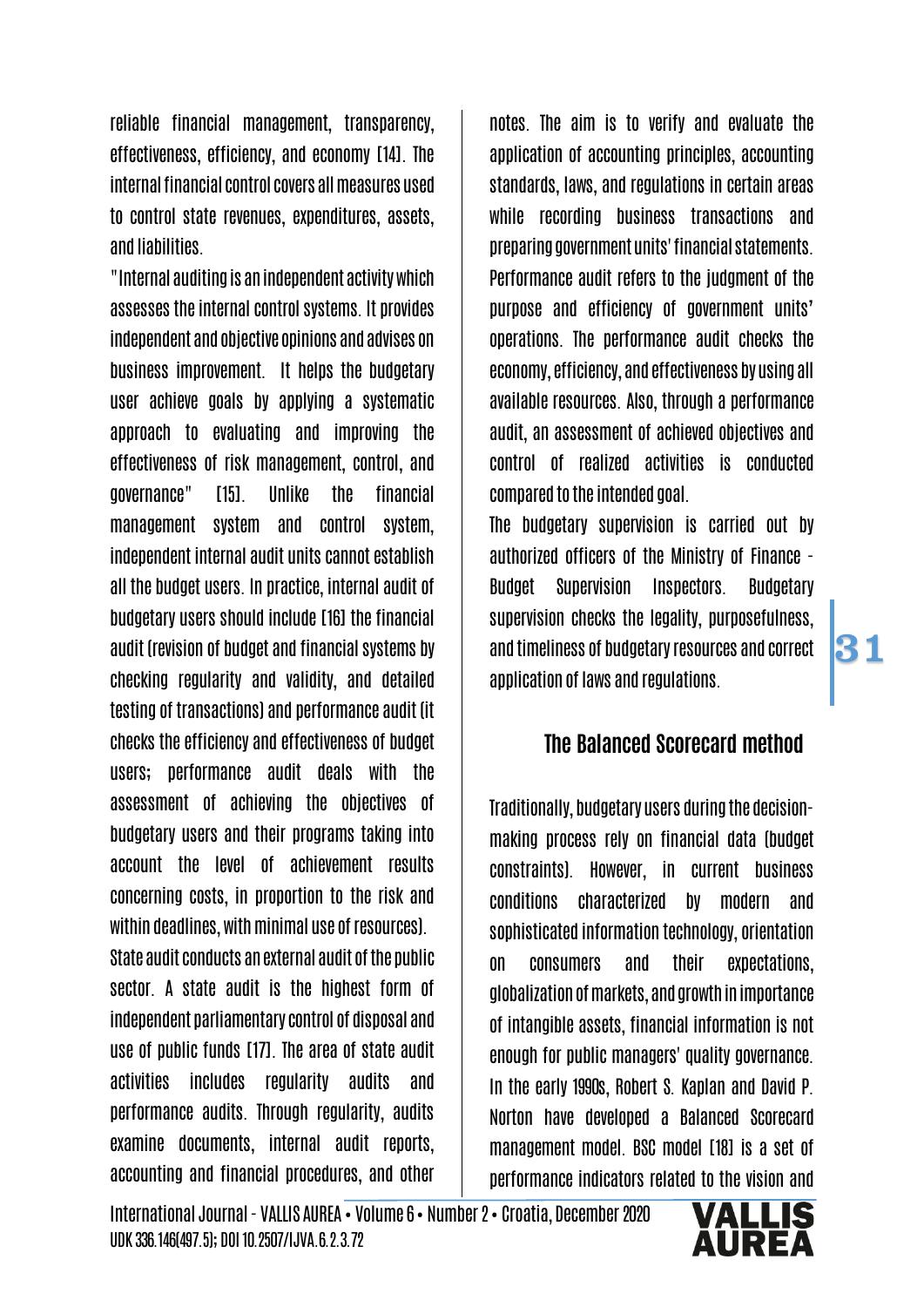mission to provide a framework for strategic management and performance measurement. "BSC is a model of a carefully selected set of measures and indicators derived from the strategy by which organization plans and directs its activities and measure achievements from different perspectives by connecting and balancing the most important factors for success" [19]. At the centre of this model is the strategy. The strategy defines the long-term plans, programs, activities, objectives, and resources required for their achievement. BSC translates the vision, mission, and strategy of the organization in plans, tasks, and indicators in the four essential perspectives [20; 21]:

- 1. Financial perspective In what way we create value for customers by controlling costs?
- 32
- 2. User perspective Who are our users? How we create value for them?
- 3. The internal process perspective Which business processes need to be improved to satisfy customer needs (with budget constraints)?
- 4. The learning and growth perspective By fulfilling current obligations, what space we left for changes, learning, and growth?

For budgetary users, the achievement of their mission is measured through public sector users' satisfaction. Consequently, the perspective of customers (users) rises to the top of the BSC model.

For the successful implementation of the BCS model, it is necessary to establish clear objectives and indicators for each perspective and their

relationships. The objectives and measures for each of the perspectives are interrelated causeeffect relationships illustrated graphically through the strategic map [22]. Financial measures are the result of previous activities. They are not suitable for measuring the resources that create value for modern budgetary users (such as knowledge or work in the network). We could call them "Lag indicators." BSC model bases on a balance of financial and operational indicators. Operational indicators are considered to be the drivers of future performance or "Lead indicators." Through a balanced system of performance measurement (balanced scorecard), the organization monitors the current performance (finances, customer satisfaction, and performance of business processes) and efforts to improve the process, motivate and train employees, and improve the information system ability of learning and training. Balanced Scorecard as a performance measurement system achieves a balance of financial and non-financial measures, thus improving the pre-set goals. Integrating financial and non-financial indicators and linking strategic objectives with cause-effect relationships through the four essential, balanced perspectives form a complete system for planning, managing, and controlling the organization.

## Importance of BSC for internal audit of budgetary users

Activities of internal audit assist management in achieving strategic objectives. Therefore, it is often

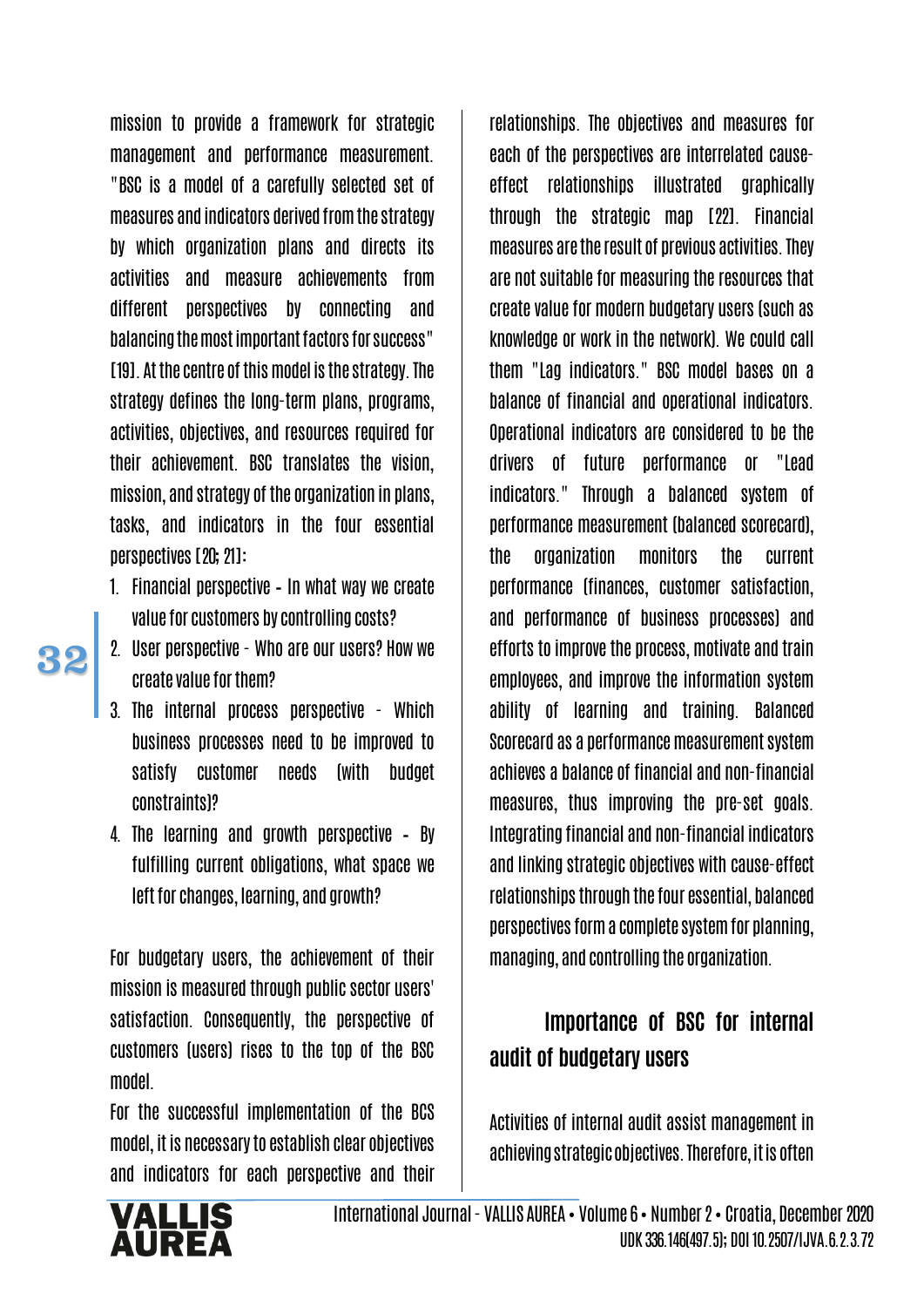called an "extended hand of management." Initiatives of internal auditors are associated with evaluating and improving public management and budgetary user process efficiency. The research results in Croatia [12; 7] show that most public managers believe that it is necessary to implement internal control of performance indicators. However, only half of the respondents have organized an internal control of indicators and results.

The role of internal audit can be improved by using the BSC method. BSC model provides the basis for the involvement of internal audit in achieving budgetary users' strategic objectives. Internal audit monitors the BSC model's implementation, provides accurate reporting on achieved results, and contributes to budgetary targets. Mission, vision, and strategy determine all activities of budgetary users and functions and internal audit activities. For the successful implementation of the strategy and achievement of strategic goals, organizational structure should be aligned with objectives and strategic action plans. The strategy should be regularly assessed and emphasize the vital strategic points. The strategy should be translated into achievable objectives and initiatives needed for their successful accomplishment.

Before defining the internal audit function, it is necessary to evaluate and select the most appropriate internal audit form (management, operational, or financial). It is considering that budgetary resources' effective management requires an independent, systematic, futureoriented evaluation of budgetary user activities

[23]. BSC method is a useful strategic management tool that facilitates the implementation of internal audit. The internal audit function is defined by taking care of various interest groups, internal business processes, innovations and employee motivation, and finances. "According to the International Institute of Internal Auditors, Internal Audit is an independent and impartial assessment and consultation activity, guided by the philosophy of added value and business improvement of an organization" [15]. How can an internal audit create added value, and what kind of performance indicators help her in that?

The BSC method's strategic-oriented performance indicators provide strategic competence and functions of budgetary users that add value and improve its operations. For quality functioning of internal audit, the BSC model should be successfully implemented within the budgetary user. Internal audit should be a part of the organization's management structure, and the audit scope should cover all four perspectives of the BSC model. BSC model provides a methodology for reporting, development, supervision, and execution of budgetary user strategic objectives. By implementing performance monitoring, internal audit can successfully, fairly, and comprehensive advice management and meet the growing needs for supervision and provide accurate, real, and relevant information about budgetary user operations. Internal audit reports that include perceived problems and deficiencies in the budgetary user's activities should include their elimination proposals.

International Journal - VALLIS AUREA • Volume 6• Number 2• Croatia, December 2020 UDK 336.146(497.5); DOI 10.2507/IJVA.6.2.3.72

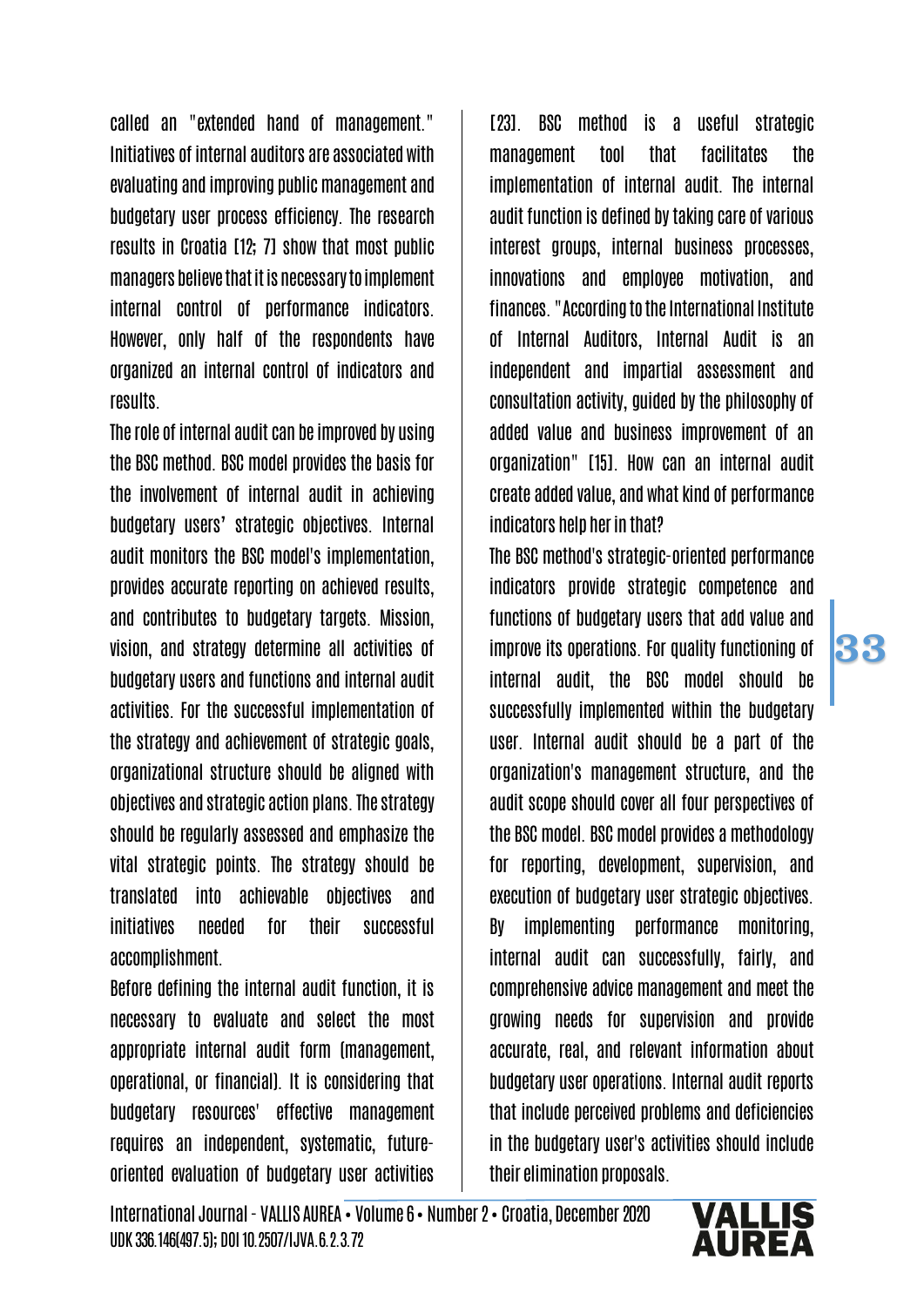### Importance of BSC for external (state) audit of budgetary users

Since the state audit procedures, apart from checking the regularity of financial statements and financial transactions, including carrying out and checking the performance of budgetary programs and activities, the BSC method's contribution should be considered in conducting a performance audit of budgetary users. Performance audit provides an assessment of the appropriateness and utility of administrative and managerial decisions. Implementation of performance audits can contribute significantly to the effectiveness of individual state programs or the state. Conducting a performance audit is much more demanding than conducting a financial audit. In Croatia, performance audit conduction is even more difficult because there are not developed parameters for its implementation [24]. The conducted research [12; 7] shows that public managers consider conducting external performance audits. However, the system level criteria and performance indicators are not uniquely prescribed but are defined for each entity individually.

A performance audit is carried out through control and supervision of disposal and spending of public resources by budgetary users, which is achieved by

monitoring budgetary users' performance and providing comprehensive and reliable information about their economy, efficiency, and effectiveness. Application of the BSC method at budgetary users would allow assessment in performance use of human, financial, and other resources and achievement of goals defined in the programs. A performance audit can rely on performance indicators of the BSC model.

The mission of budgetary users is to provide the most valuable public services to citizens for their money. Budgetary user strategic plans translate the mission into strategic objectives and action plans for their achievement. Usage of the BSC method in the budgetary user operations allows the state audit to supervise government units' strategic plans and evaluate the level of achievement of strategic objectives. Specification of target values creates a basis for measuring and comparing achievements for a specific period concerning each strategic program's objectives and budgetary user activities. By comparing the achieved results with target values, the state audit can assess how budgetary users meet program objectives and what program results they achieve. Tables 1 and 2 illustrate how the state audit can assess the quality of performance indicators and supervise budgetary user performance by using them.

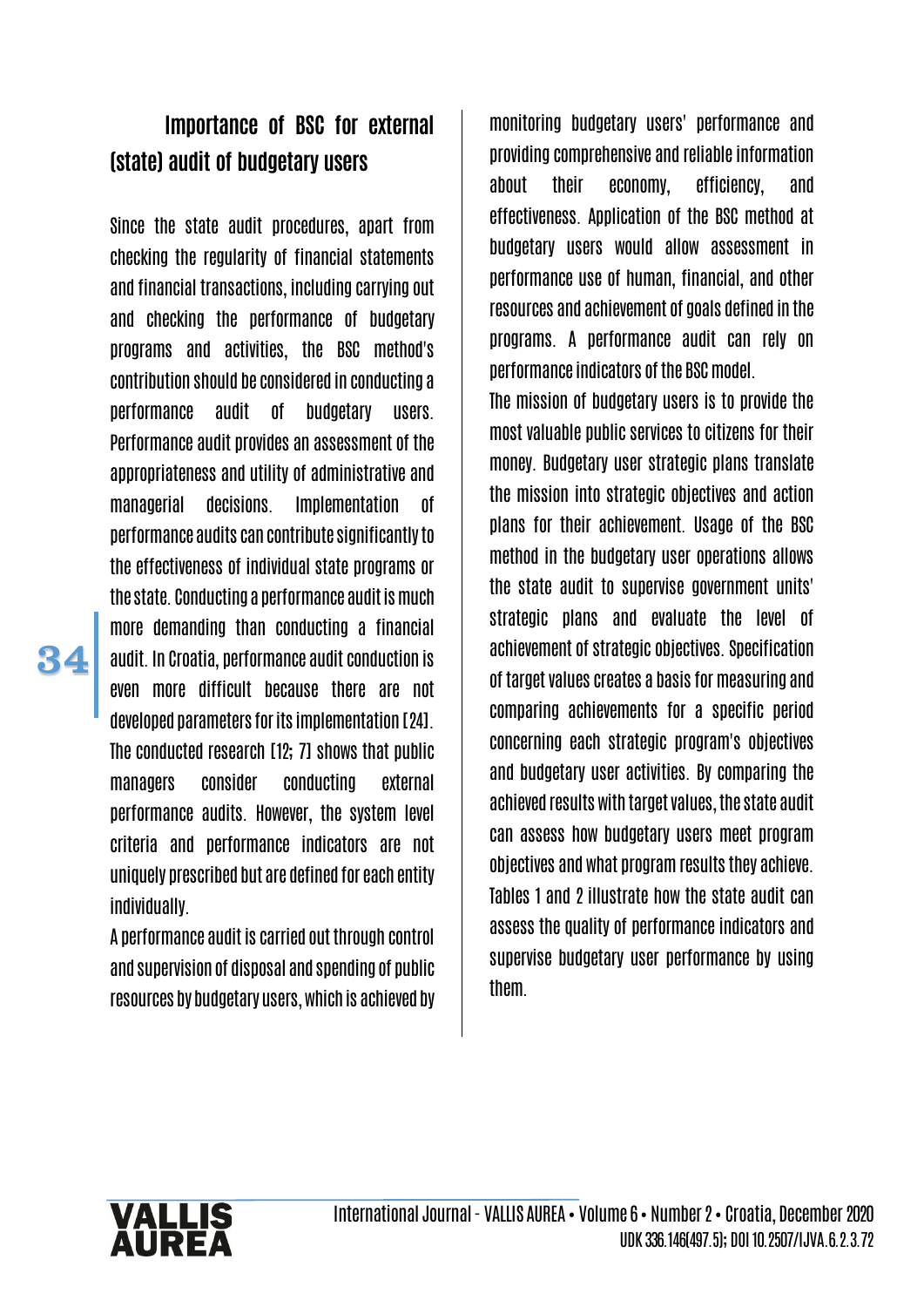| Performance<br><b>indicators</b>                | Linked to<br>strategy        | Relevance                 | Well<br>defined | Ability to<br>monitor<br>performance | <b>Promptness</b><br>of a data |                           | <b>Reliability Comparability</b> | <b>Possibility</b><br>of control | Overall<br>rating        |
|-------------------------------------------------|------------------------------|---------------------------|-----------------|--------------------------------------|--------------------------------|---------------------------|----------------------------------|----------------------------------|--------------------------|
| User<br>perspective                             | Yes/No/<br>Indirectly        | High/<br>Medium/<br>Small | Yes/No          | Yes/No                               | Yes/No/<br>Partially           | High/<br>Medium/<br>Small | Yes/No/<br>Partially             | Yes/No                           | Green<br>Yellow<br>/ Red |
| Internal<br>processes<br>perspective            | Yes/No/<br>Indirectly        | High/<br>Medium/<br>Small | Yes/No          | Yes/No                               | Yes/No/<br>Partially           | High/<br>Medium/<br>Small | Yes/No/<br>Partially             | Yes/No                           | Green<br>Yellow<br>/ Red |
| <b>Development</b><br>and growth<br>perspective | Yes/No/<br>Indirectly        | High/<br>Medium/<br>Small | Yes/No          | Yes/No                               | Yes/No/<br>Partially           | High/<br>Medium/<br>Small | Yes/No/<br><b>Partially</b>      | Yes/No                           | Green<br>Yellow<br>/ Red |
| <b>Financial</b><br>perspective                 | Yes/No/<br><b>Indirectly</b> | High/<br>Medium/<br>Small | Yes/No          | Yes/No                               | Yes/No/<br>Partially           | High/<br>Medium/<br>Small | Yes/No/<br>Partially             | Yes/No                           | Green<br>Yellow<br>/ Red |

Table 1: External supervision for quality of performance indicators [12]

| Performance<br><b>indicators</b>         | Target<br>value | Achieved<br>result | <b>Distinction</b> | Strategic<br>objectives<br>achieved | Program<br>results<br>achieved | <b>Business</b><br>economy | <b>Business</b><br>efficiency | <b>Business</b><br>effectiveness | Overall<br>rating         |
|------------------------------------------|-----------------|--------------------|--------------------|-------------------------------------|--------------------------------|----------------------------|-------------------------------|----------------------------------|---------------------------|
| User perspective                         | XX              | YY                 | $+/-$              | Yes/No/<br>Partially                | Yes/No/<br>Partially           | Yes/No                     | Yes/No                        | Yes/No                           | Green /<br>Yellow/<br>Red |
| Internal<br>processes<br>perspective     | XX              | YY                 | $+/-$              | Yes/No/<br>Partially                | Yes/No/<br>Partially           | Yes/No                     | Yes/No                        | Yes/No                           | Green /<br>Yellow/<br>Red |
| Development<br>and growth<br>perspective | XX              | YY                 | $+/-$              | Yes/No/<br>Partially                | Yes/No/<br>Partially           | Yes/No                     | Yes/No                        | Yes/No                           | Green /<br>Yellow/<br>Red |
| <b>Financial</b><br>perspective          | XX              | YY                 | $+/-$              | Yes/No/<br>Partially                | Yes/No/<br>Partially           | Yes/No                     | Yes/No                        | Yes/No                           | Green /<br>Yellow/<br>Red |

Table 2: External supervision of budgetary user's performance [12]

#### **Conclusion**

Croatian public sector, since its foundation, passes through many reform processes. Today, during the COVID-19 crisis, these changes are more pronounced. The bureaucratic system of public finance management based on control and justifying the costs is no longer adequate. Globalization, numerous economic changes,

International Journal - VALLIS AUREA • Volume 6• Number 2• Croatia, December 2020 UDK 336.146(497.5); DOI 10.2507/IJVA.6.2.3.72

#### **VALI** AUREA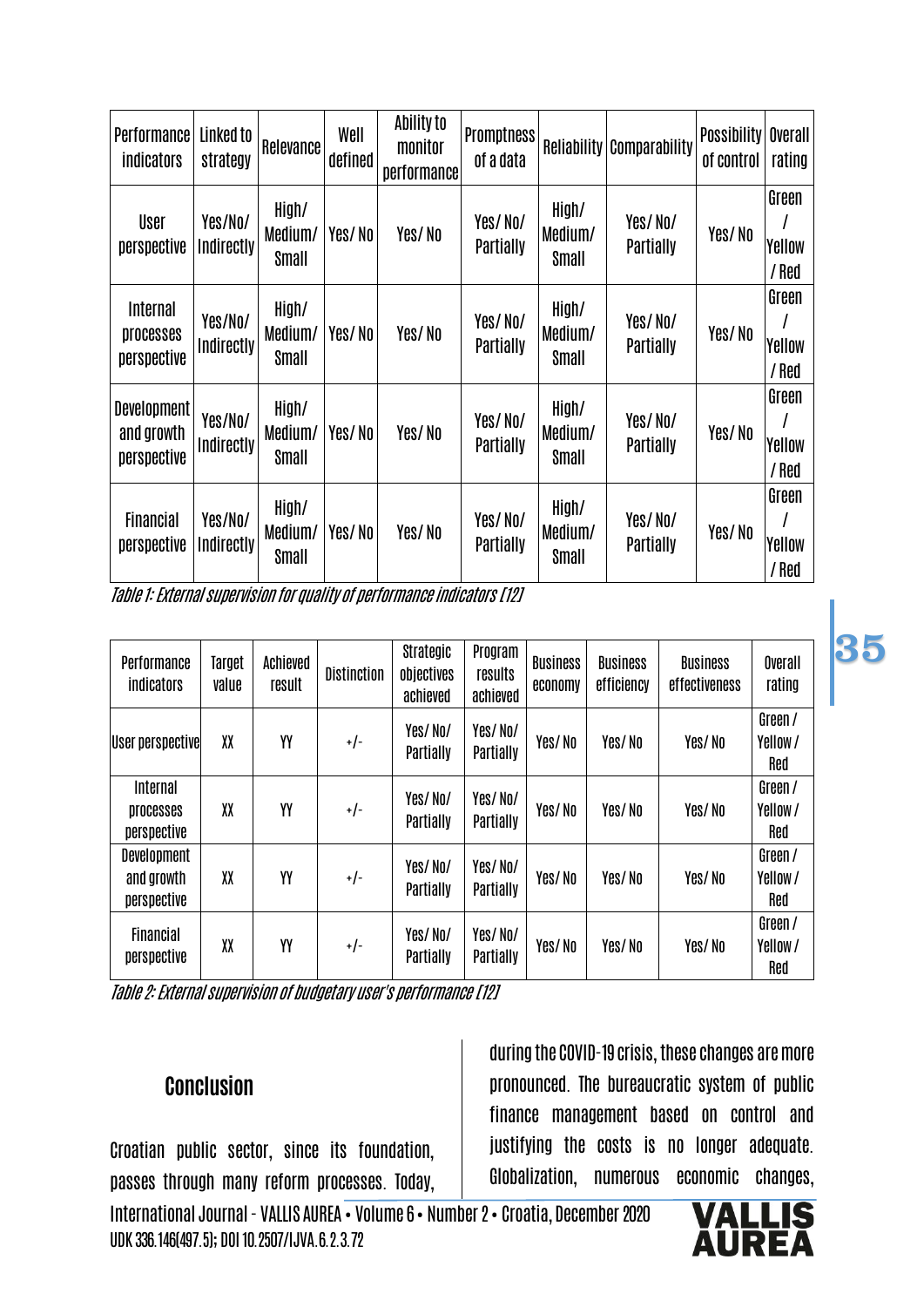growing and increasingly complex demands of citizens for public services, the need for quality, accountability, and performance, influenced the need for public administration modernization. By executing the tasks entrusted to them, the new public sector should create value for the public. Also, it should take care of customer needs and measure the results of operations. Accordingly, it is necessary to find new models for budgetary user management customized to new business requirements.

The need for control of public spending and increasing accountability for the costs and results of public programs have influenced the need to measure and monitor Croatian budgetary users' performance. Quality performance measurement system requires a set of financial and nonfinancial business goals and the development and definition of objective performance indicators. The paper proposes a modern Balanced Scorecard model (BSC model) for business management to respond to the perceived shortcomings and weaknesses of the existing system of management and supervision of budgetary users. BSC model is a set of performance indicators linked through the mission and vision to provide a framework for performance measurement and strategic business management.

In the paper is observed BSC method in the function of monitoring performance. Analysis of the components of the internal and external audit has resulted in some conclusions. BSC method integrates the organization's strategic objectives at all levels and in all business segments, which allows internal audit to monitor and supervise

budgetary users' overall achievement. The BSC method's perspectives allow the internal audit to focus on the business's financial and nonfinancial aspects that improve internal audit work results and increase its importance in budgetary user operations. Performance indicators of the BSC method inform the budgetary user's performance in all aspects of its business. External audit over budgetary users includes verification if defined indicators are valid, adequate, reliable, and relevant concerning strategic business objectives. The state audit can assess the performance of achieving strategic objectives and program results, efficiency, and budgetary users' effectiveness. The achieved results can be compared with the set objectives, previous results, and similar institutions' results.

#### References

[1] Mayston, D. J. (1985). Non-profit performance indicators in the public sector. Financial Accountability and Management, Vol. 1, No 1, pp. 51-74.

[2] Burke, J. C. (1997). Performance-Funding Indicators: Concerns, Values and Models for Two and Four Year Colleges and Universities. The Nelson A. Rockefeller Institute of Government, Albany, New York.

[3] IFAC (1996). Study 7 – Performance Reporting by Government Business Enterprises. International Federation of Accountants, Public Sector Committee, New York.

[4] Dražić Lutilsky, I. (2006). Informacije o troškovima u funkciji upravljanja javnim

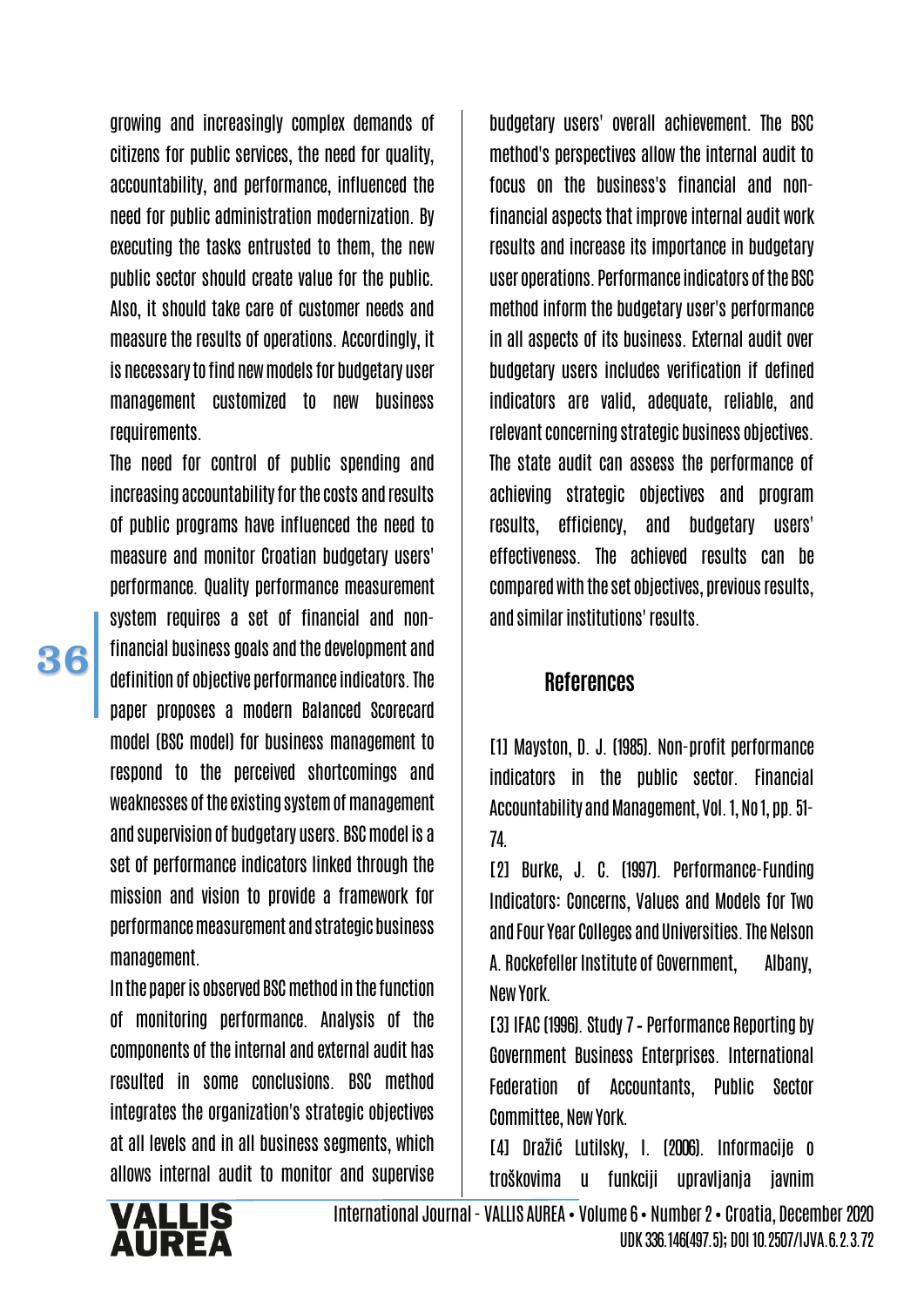sektorom. (eng. Information on costs in the function of public sector governance). Doctoral dissertation. Faculty of economics and business, Zagreb.

[5] Budimir, V. (2006). Značaj računovodstvenih informacija za analizu uspješnosti ustanova visokog obrazovanja u Republici Hrvatskoj. (eng. The importance of accounting information for analysis of higher education institutions performance in Croatia). Master's thesis. Faculty of economics and business, Zagreb.

[6] Vašiček, D. (2009). Računovodstvo u funkciji menadžmenta u javnom zdravstvu. U: Vašiček, D., ur. Zbornik radova III. konferencije Hrvatski javni sektor u aktualnim gospodarskim uvjetima, 2. – 3. travanj 2009., Opatija, Hrvatska. Zagreb: Hrvatska zajednica računovođa i financijskih djelatnika, pp. 314. – 338. (eng. Accounting in the function of public health management).

[7] Budimir, V. (2020). Who has more developed performance measurement in Croatia? Public hospitals or higher education institutions. U Leko Šimić, M; Crnković, B. (ur.). RED2020 Proceeding 9th International Scientific Symposium Region, Entrepreneurship, Development, Faculty of Economics in Osijek, Croatia, 2020. pp. 902-916.

[8] Narodne novine (1993). Zakon o državnoj reviziji. Zagreb: Narodne novine, 70/1993. (eng. The State Audit Act, Croatian Official Gazette, No. 70/1993) [9] Narodne novine (2015). Zakon o sustavu unutarnjih financijskih kontrola u javnom sektoru. Zagreb: Narodne Novine, 78/15, 102/19. (eng. System of internal financial controls in the public sector Act, Croatian Official Gazette, No. 78/15, 102/19).

[10] Matei, L. (2009). Romanian Public Management Reform: Theoretical and Empirical Studies, Volume 1: Administration and Public Services. Economica Publishing Houses, Bucharest.

[11] Poister, T. H. (2003). Measuring Performance in Public and Nonprofit Organizations. John Wiley & Sons, San Francisco.

[12] Budimir, V. (2011). Računovodstvene informacije i mjerenje uspješnosti u funkciji upravljanja proračunskih korisnika. (eng. Accounting information and performance measurement in the function of budgetary user management). Doctoral dissertation. Faculty of economics and business, Zagreb.

[13] Vašiček, V. (2004). Interna revizija kao nadzor nad funkcioniranjem internih kontrola. Zbornik radova konferencije Interna revizija i interna kontrola nad poslovanjem. Sarajevo: JAFIS, pp. 198. – 204. (eng. Internal audit as supervision over the functioning of internal controls).

37

[14] Pernar, L. (2006). Prilagodba sustava financijskih kontrola u javnom sektoru zahtjevima Europske unije. Računovodstvo i financije. Riznica, Vol. 52, No 12, pp. 42. - 46. (eng. Adjustment of public sector financial control for requirements of the European Union, Accounting and Finance. Treasury, No. 52)

[15] Parać, G. (2008). Izgradnja sustava unutarnjih financijskih kontrola prema novim pravilnicima. Računovodstvo i financije. Riznica, Vol. 54, No 5, pp. 14. – 20. (eng. Building a system of internal financial controls under the new regulations, Accounting and Finance. Treasury, No. 54)

International Journal - VALLIS AUREA • Volume 6• Number 2• Croatia, December 2020 UDK 336.146(497.5); DOI 10.2507/IJVA.6.2.3.72